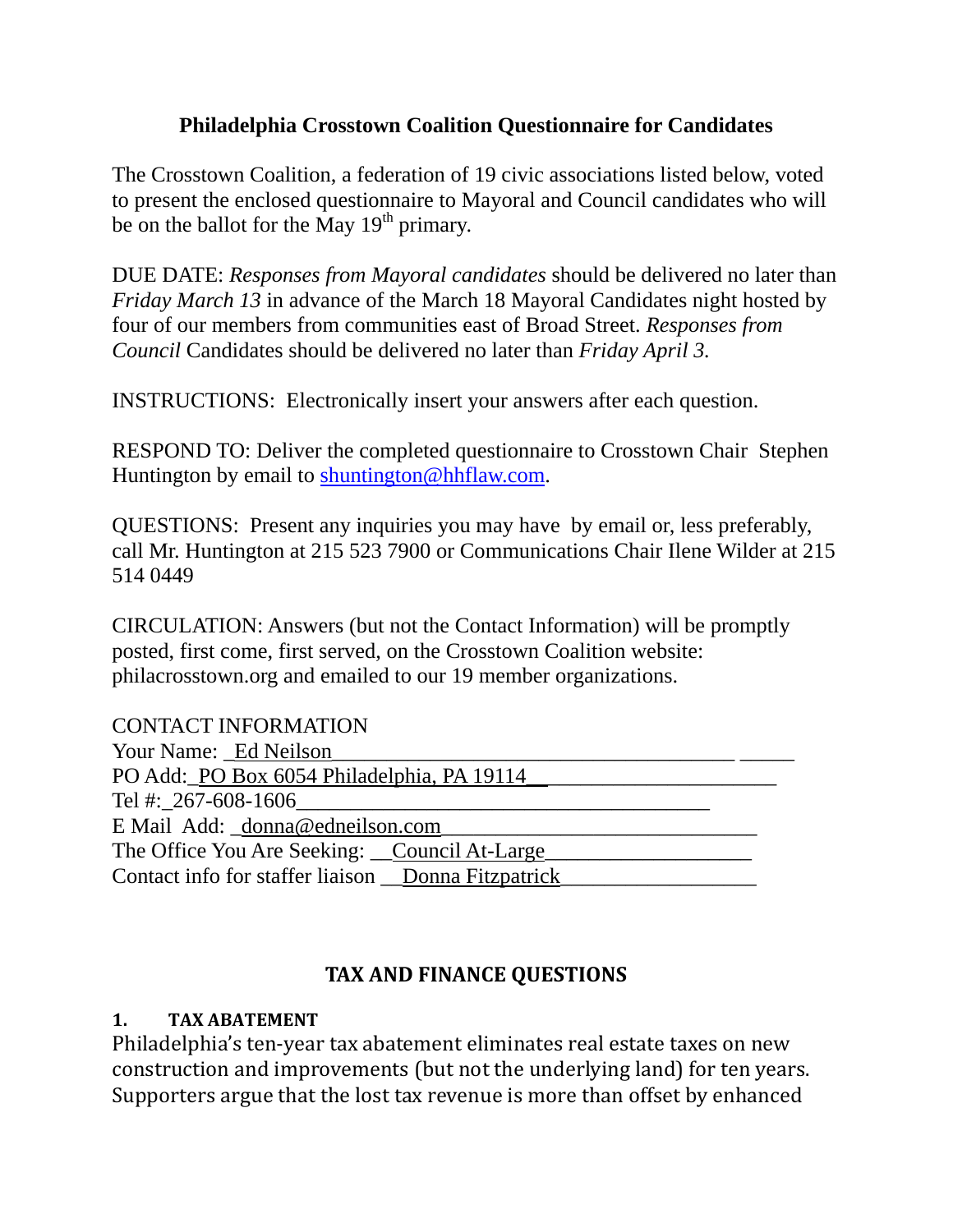business, wage and sales tax collections and note that since the abatement went into effect, development activity has increased dramatically. Opponents argue that the abatement stimulates development for only high income housing, and reduces much needed city real estate tax revenue, of which more than 50% goes to schools.

#### *Should the ten year realty tax abatement continue as is?*

The tax abatement should not continue as is. We need to examine both the length and qualifications for the tax abatement. Studies and statistics show us that the program is effective in building communities while at the same time creating local construction job opportunities.

#### *Should it be modified or abolished?* Modified

## *If you favor modification, what modifications should be made?*

The program needs to be examined on many levels. A sample of that would be the standards of construction. If Philadelphia would like to be labeled the "Green City" then we need to start utilizing some of the technologies available today. Solar energy, green roofs, and LEED Certified construction are just a few examples of what we must demand. Another area for change is a community corridor target to improve neighborhoods that have not seen growth in decades. Our city is currently experiencing growth and we need to take advantage of people wanting to live in Philadelphia and build stronger neighborhoods.

#### **2. REAL ESTATE TAXATION**

In 2013, for the first time in over two decades, the City reassessed all 579,000 parcels within the City limits. Tens of thousands of residential property owners were shocked to receive much higher property tax assessments

#### *How frequently should reassessments occur?*

Real estate markets fluctuate often and reassessments need to be completed in a timely and fair manner on a consistent basis. If every homeowner knew that every two to three years their home would be reassessed the sticker shock would not be there. This would also cut down on the number of appeals.

## *3.* **WAGE TAX**

Philadelphia receives 66% of its tax revenue from wages and business receipts; in contrast, in New York City and Washington DC, 34% and 35% of tax revenues are from wages and business receipts. In those two cities, proceeds from real estate taxes are much larger  $(41\%$  and  $36\%$ , respectively) than in Philadelphia, where this value is 17%. Critics contend that Philadelphia's reliance on wage/business taxes drives workers and businesses out of the City because it is easier to relocate people than it is to relocate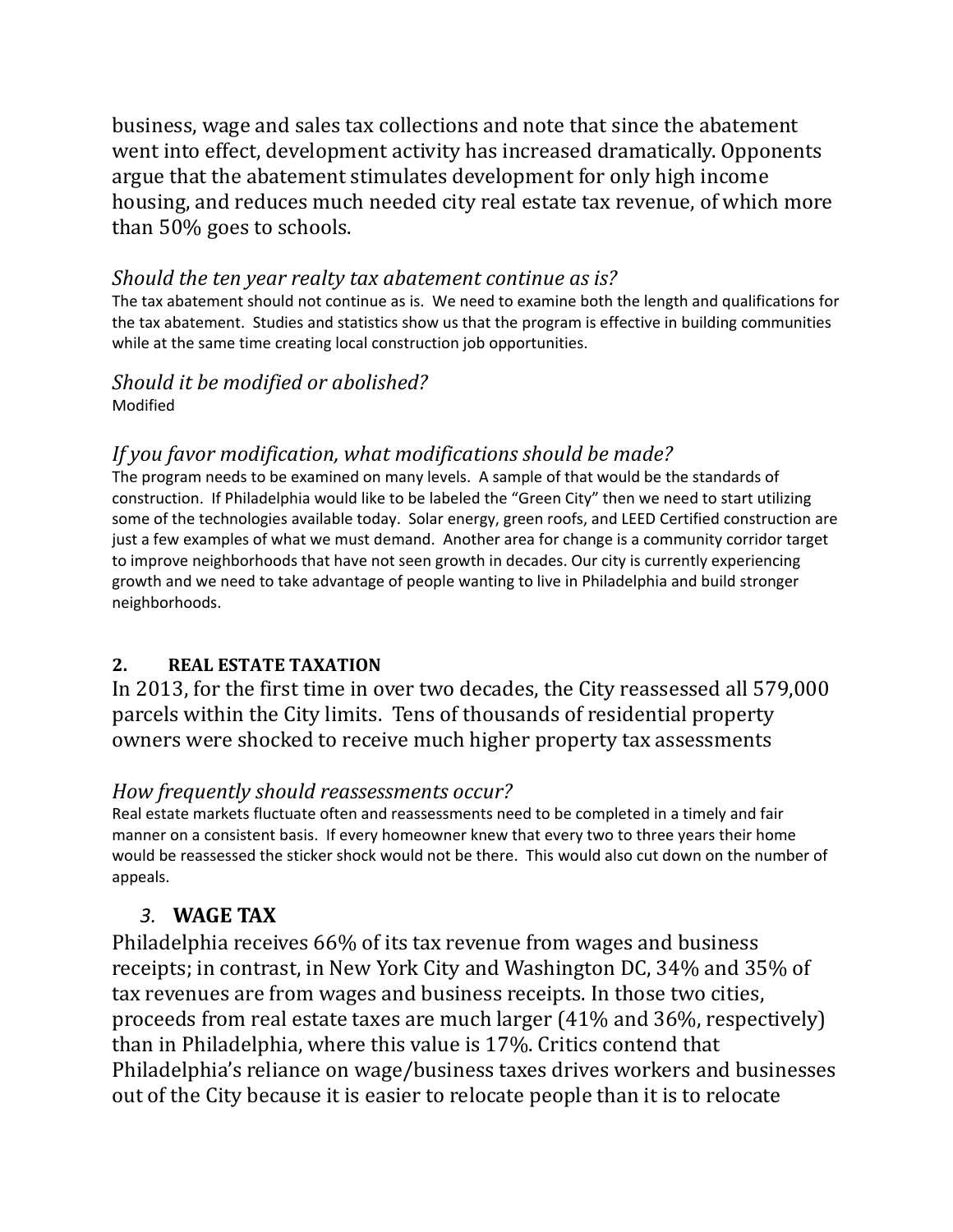## offices and factories.

### *Should Philadelphia shift more of its revenue sourcing from wage and business taxes to real estate taxes?*

Philadelphia needs to shift our taxes on all levels. I support the elimination of the City wage tax in favor of a revenue neutral real estate tax shift. I have been actively meeting with business leaders to discuss how to restructure out commercial real estate taxes.

### *If you believe we should shift away from wage and business taxes to real estate taxes, how would you propose to do this?*

This may take a Pennsylvania Constitutional Amendment; we want to be certain that all possibilities are reviewed prior to presenting the plan. Job and economic growth could be experienced as a result.

### *If you do not believe that such a shift should occur, why not?*

#### **4. DELINQUENT TAXES**

The City currently has over \$1 billion in delinquent taxes. Approximately half are delinquent property taxes and half are delinquent wage, business income, and related business taxes. Each year, the deficit grows, a trend which suggests that the City lacks the political will or competence (or both) to collect taxes. One tax collection strategy is to remove the collection task from the City and sell tax liens to private investors so that the private sector would set about collecting these debts. Proponents observe that because the \$1 billion delinguency shows that the City is incapable or unwilling to collect delinguent taxes, tax collections should be transferred to the private sector. Critics worry that private concerns would engage in improper collection tactics or fail to fairly treat tax delinquents who are down on their luck.

## *Should the City sell tax liens to private investors?*

*If not, what steps would you take to ensure that the delinquency is addressed?* Delinquent taxes are an ongoing issue facing Philadelphia. Selling the liens is a one-time steam of revenue which, in the past, has come up short on many levels. While it sounds attractive to sell liens to private investors it could undervalue what is actually collectable. Studies have shown that many of these liens are non-collectable and we need to clean that up. The city needs to determine out of \$1 billion what is collectable and what is non-collectable. Many of these investors will only look to purchase collectable liens and only offer pennies on the dollar of what is actually owed. The city needs a solution to deal with uncollectable liens, after we get a real number, then all options should be investigated on the best way to collect what is due and make certain that we put the appropriate measures in place so that these collections don't fall behind in the future.

#### **5. PGW SALE**

Advocates of the recent failed sale of the Philadelphia Gas Works (PGW) favored the sale because the City could use the proceeds, about \$400 million, to reduce the \$5 billion underfunding of the City's pensions. They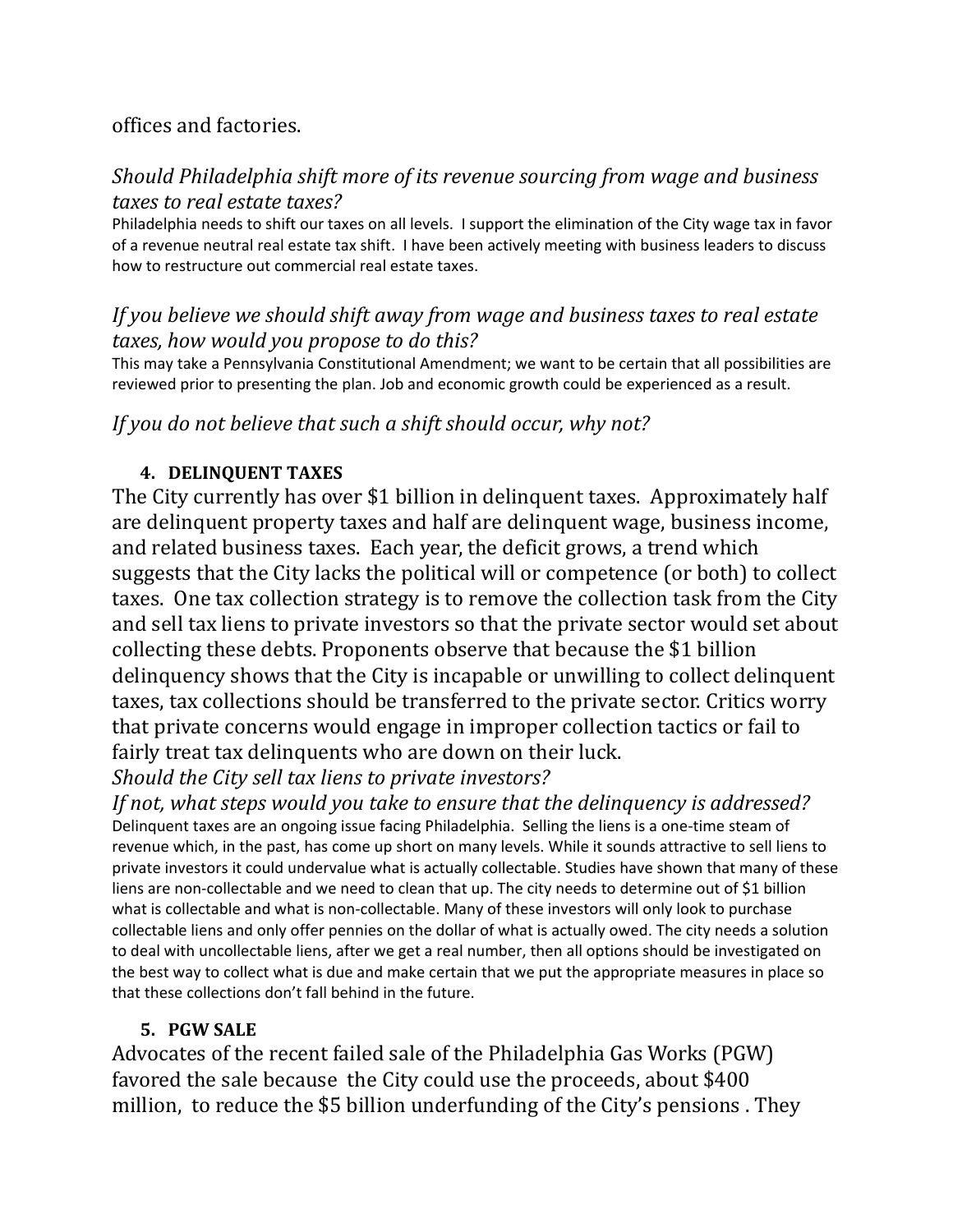further contended that the City had no business running a gas company, that City ownership leaves open the door for patronage positions at PGW, that City ownership limited the business opportunities of the operation, and that under public ownership, it will take nearly 90 years to replace the City's ancient and increasingly unsafe gas mains. Opponents asserted that a sale would eliminate PGW's annual \$18 million contribution to the City's general fund. Opponents were also concerned that even though a privately operated PGW, like PECO, would be regulated by the Public Utility Commission, a private operator would be more likely to raise rates and be less responsive to the needs of low income residents than a City owned utility. Critics also contended that the private operator produced no credible plan for upgrading infrastructure that would not have entailed substantial long-term rate increases, Both sides presented reports substantiating their positions. Despite these divergent views, City Council decided not to hold public hearings on the proposal, let alone conduct a yea or nay vote.

*Do you believe that City Council should have conducted public hearings on the PGW controversy? Please explain your answer. What is your vision for the future of PGW?* 

PGW is the largest city asset and we need to explore all options for PGW's future, not just one option with a demand to vote without reviewing other options. City Council now has a special committee on Energy Opportunities that has held, and is planning to hold, additional public hearings to see what all the options are and to be certain we leverage it in the best interests of the citizens of Philadelphia.

#### **6. PENSIONS**

The City spends  $18\%$  of its budget – about \$660 million (in 2012) – on pensions. Even so, the City's pension obligations are currently underfunded by approximately \$5 billion, more than the \$4 billion the City expects to take in during the next fiscal year. Three questions:

*Do you believe that the City can "grow" its way out of this deficit– i.e. that prosperity in the City, as distinguished from tax hikes, will produce higher realty and business tax revenues so that the additional funds can be used to pay down the deficit OR that the City can somehow change its ways and pay down the deficit by better practices?*

Better practices are the first step. Growth alone is not enough, while the employees did their part, the city did not do theirs by not making the proper payments. It does not take an economist to see that if you skip pension obligation payments the unfunded liability will increase. This has been the practice of both state and local governments and we need to do better.

*If you do not believe that "growth" alone will suffice to address this issue, , which do you favor: raising taxes, cutting spending or selling assets? Depending on*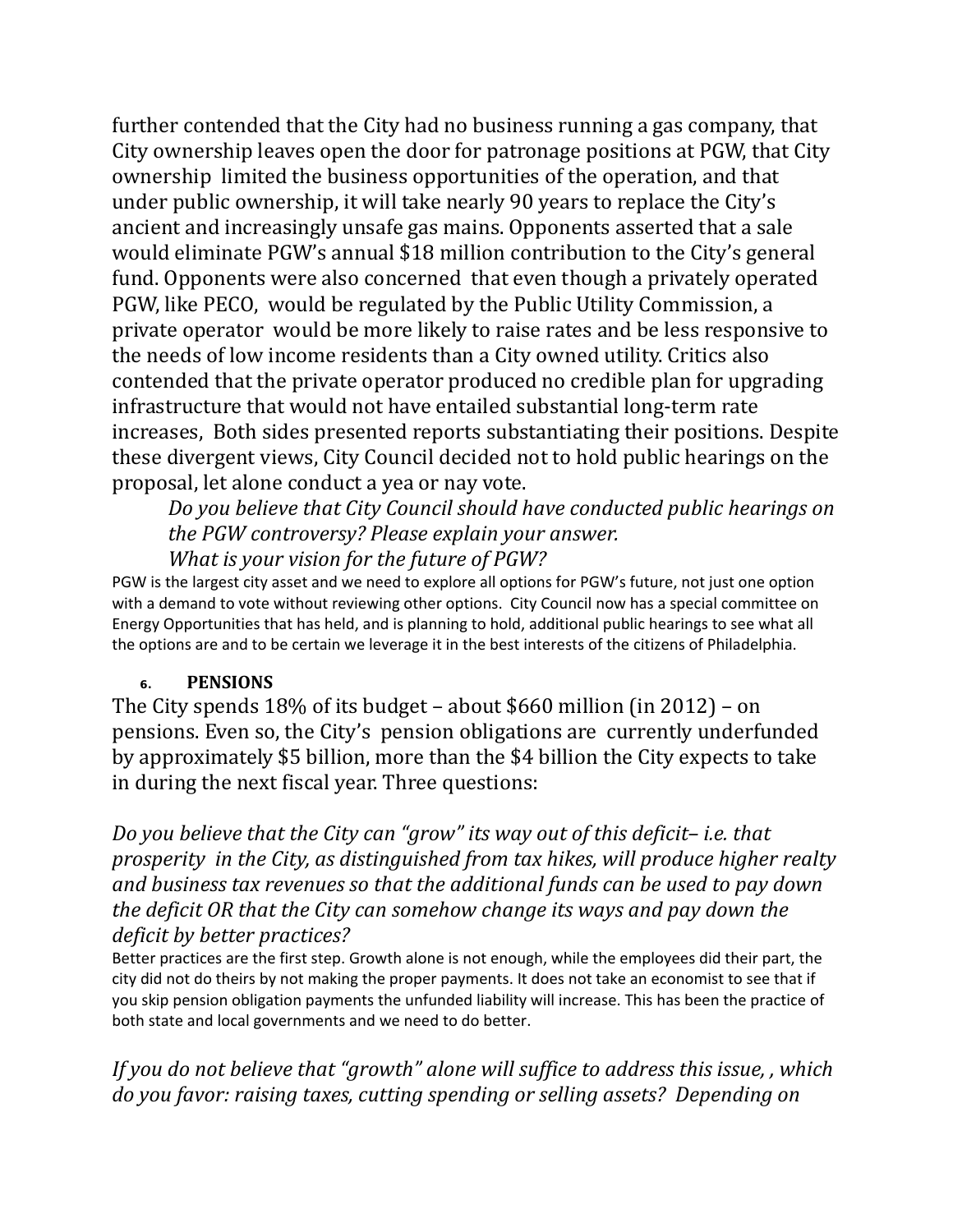*your answer, specifically identify the taxes to be raised, the names of the programs that should be cut (please no generalities like eliminating "waste and abuse"), or the assets to be sold.*

We need to identify and institute restricted revenue streams to keep the monies out of the General Fund and out of the hands of career politicians.

## *To gradually improve the pension plan's funding status, do you favor continuing the defined benefit plan for existing employees while instituting a defined contribution plan for more recently hired employees?*

I support the rights of workers and the collective bargaining process. The Mayor has a duty to all Philadelphians to do what is best and to negotiate all pension terms, this should never be legislated.

# **DEVELOPMENT QUESTIONS**

# **7. CHANGING NEIGHBORHOODS**

Some Philadelphia neighborhoods are changing, with better-off people moving into areas historically occupied by less well-off residents. This trend increases the city's tax base (and thus its ability to address the challenges many of its residents face) and often improves the physical characteristics of a neighborhood, but it can also bring unsettling changes, not only through increasing property taxes but also via alterations in the makeup of affected communities. 

*Other than providing real estate tax relief to long‐time residents whose assessments have increased due to rising values in the neighborhood, do you believe that government should intervene regarding these neighborhood changes?*

Every neighborhood wants to be better even though the change is scary at times. Government must be certain that a balanced approach is taken in all development.

*If so, list the disruptions you would target and the remedies you would suggest.* An example would be that affordable housing initiatives are part of every residential development project. This would build well‐balanced diverse communities in regards to both residential and businesses contained within it on all levels.

## **8. ZONING RELIEF THROUGH COUNCIL**

In 2012, after years of effort, the City passed a comprehensive revision of its zoning code. Many developers with projects which do not conform to the new zoning code have sought City Council ordinances to revise the zoning of their parcels, without going through the Zoning Board of Adjustment for a variance. Critics claim that zoning by council ordinance favors those with Council connections and/or big-ticket projects. Proponents argue that stakeholder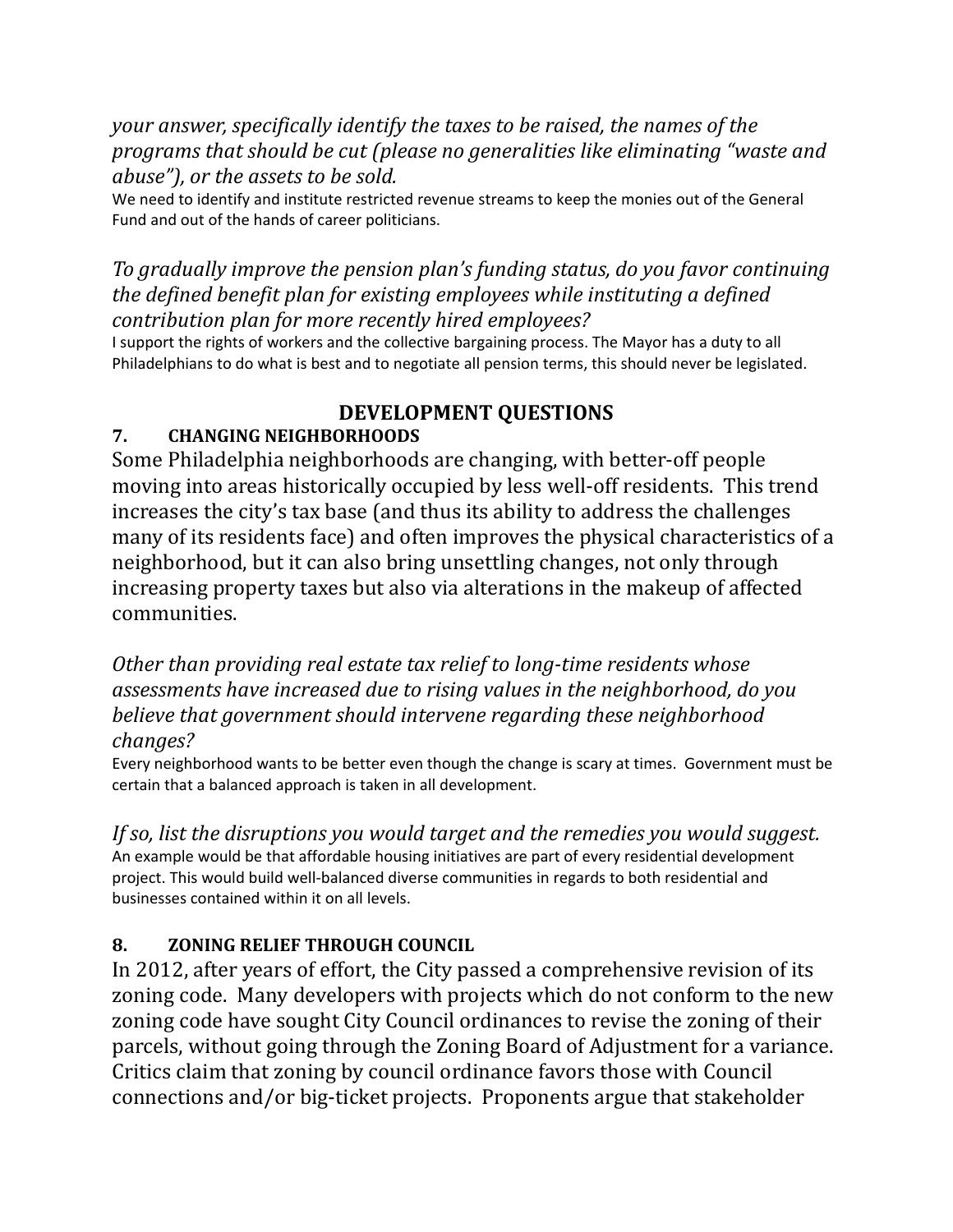input can be received in Council and that the Council procedure will encourage development because legal challenges to council ordinances are less likely than appeals from Zoning Board decisions.

*Would you vote for (or sign) ordinances enabling developments contrary to the zoning code and which have not received a variance from the Zoning Board of Adjustment? If so, under what circumstances would you vote for (or sign) such ordinances?*

The City of Philadelphia's Government structure has placed the District Council Member as the closest elected official connected to the community which he or she represents. While the Board is balanced, the composition does not represent each community and significant weight should be placed on the District Councilperson's recommendation.

### **9. CITY‐OWNED VACANT PROPERTIES**

The City owns some  $10,000$  vacant properties. These properties cost \$21 million per year to maintain. Selling these properties requires City Council approval under the newly enacted Land Bank Ordinance. Sales must also be reviewed by the 14-member vacant property review committee, composed of City officials. Some worry that these procedures serve to delay the sale of these properties and open the process to political bartering, favoritism, and waste. Others say that City Council and the Project Review Committee will appropriately protect the public interest and increase community input in redevelopment. 

*Will you vote to amend the ordinance by eliminating the Council ordinance provision? Explain your response.*

The sale of city assets should be approved by City Council and the Mayor to be certain that the public is protected and that the proceeds are utilized in a proper manner. This process would hold all elected officials accountable.

## **GOVERNMENT & ADMINISTRATION**

#### **10. ETHICS: CREATING A PERMANENT INSPECTOR GENERAL**

The current City Inspector General, Amy Kurland, holds office pursuant to an Executive Order originally issued in 1984 which could be rescinded at any time by any mayor.

*Are you willing to support for Bill 130001 calling for a ballot referendum to amend the City Charter to establish an independent Inspector General funded by taxpayer dollars who would have oversight over every city department?*  I support making the position of Inspector General permanent, I do not support the proposed legislation in its current form. To be a true and independent agency, the appointment should not be at the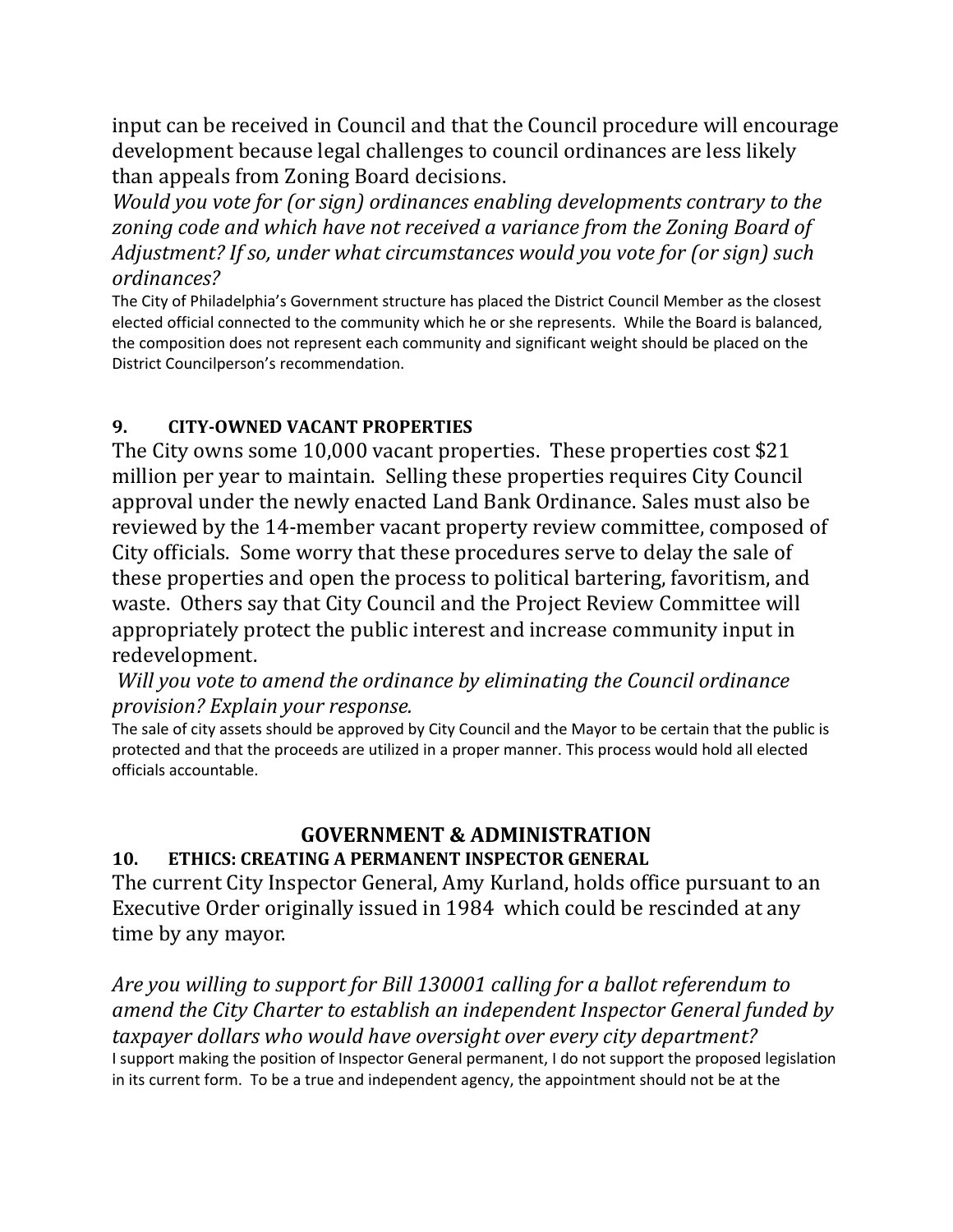pleasure of the mayor. While I think it is important that the mayor and council have a working relationship with the appointee, the appointment should not be in line with terms of office of the same.

*If elected Mayor, would you leave the current Executive Order in place and promptly fill the Inspector General's position?*

# 11. **UNFAIR ELECTORAL DISTRICTING**

"Gerrymandering" is drawing electoral districts to serve the interests of politicians or parties. A 2010 survey ranked two of Philadelphia City Council districts (5 and 7) among the top ten gerrymandered districts nationwide, with two others  $(1 \text{ and } 9)$  also highly ranked on the gerrymandering scale.

*Would you vote to amend the City Charter in 2015 so that the next redistricting in 2020 will be conducted by an independent, non‐partisan commission? Yes, however the definition of "Independent" needs to be spelled out in order to make certain that the commission is truly non‐partisan.* 

# 12. **ELECTION ADMINISTRATION**

Philadelphia elects three "City Commissioners" whose only duty is to administer elections. They serve four years regardless of their performance. In most cities, the election process is not run by three people, but by one, who is appointed by the mayor and can be removed for poor performance. Proponents say that the current system in Philadelphia empowers voters who can reject ineffectual or dishonest Commissioners. Detractors assert that Philadelphia voters are largely unaware of the duties of the three City Commissioners whose job title does not describe their job function so that the ballot results do not reflect voter's assessments of on the job performance.

*Would you vote to amend the City Charter, eliminating the City Commissioners and adding the position of an election administrator that reports to the Mayor*? No, to maintain the office's independence, it is important that those in charge of voting be accountable to the voters, not to one elected official. In Pennsylvania, most of the County Commissioners, including our neighbor Montgomery County, serve on the County Board of Elections and are elected ever four years like the City Commissioners.

# **13. SHERIFF'S OFFICE**

Per the City Charter, the Sheriff's office is an elective position charged with responsibility for the sale of tax delinquent properties, courtroom security, and transport of inmates. Like the Clerk of Quarter Sessions, another elected office which was recently eliminated by a Charter revision, the Clerk of Quarter Sessions Court has been unable to account for the funds which it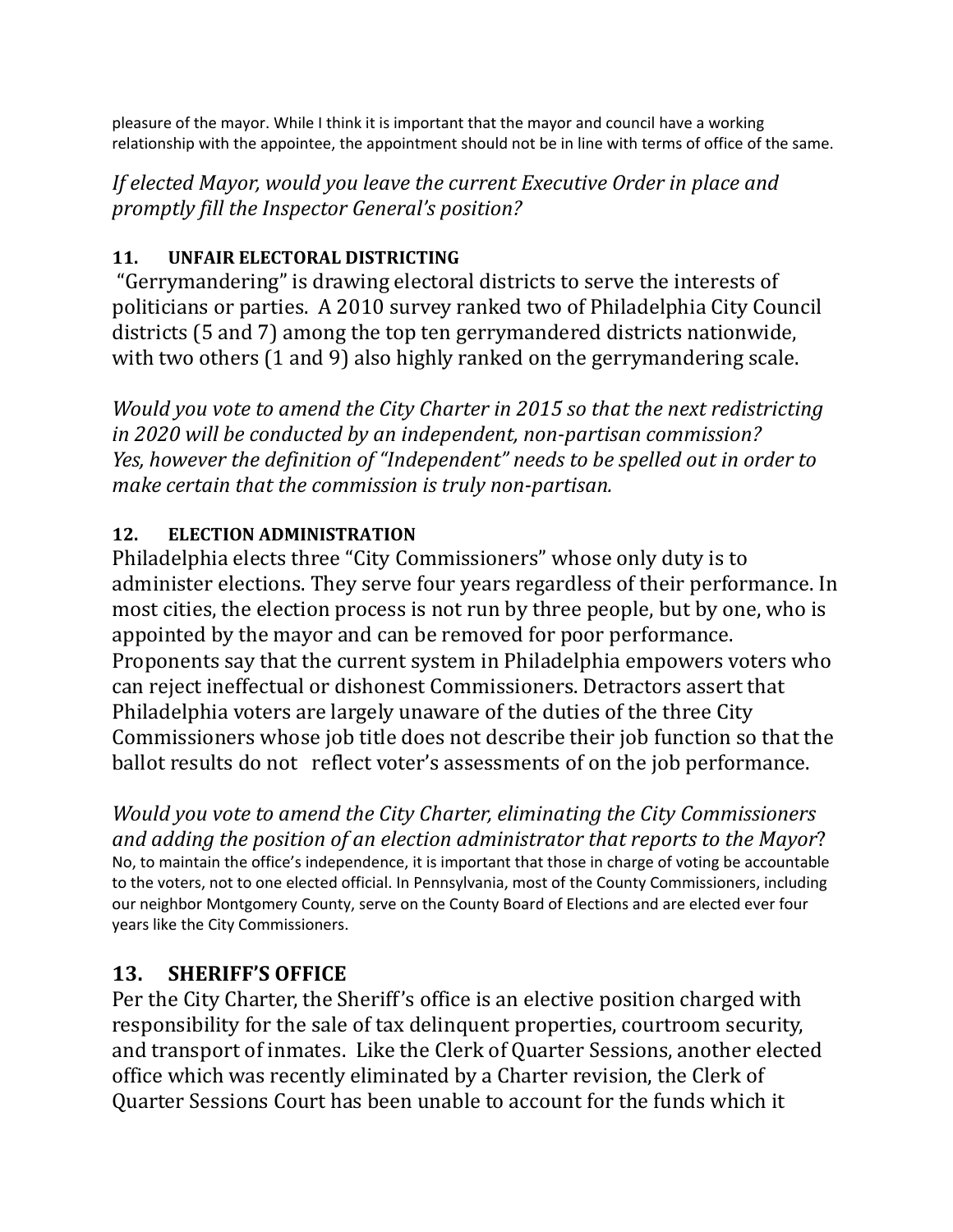receives and its foreclosure procedures have been seen as partially responsible for the half billion dollars of property tax delinquencies. Critics of the Sheriff's office maintain that its functions should be administered by administration appointees who can be hired and fired based upon their competence. Defenders of the Office assert that Philadelphia's voters, not the Mayor, should choose who should conduct sheriff's sales, and arrange for courtroom security and inmate transport.

*Would you vote to abolish the Sherriff's office, transferring to other City agencies its functions (Sheriff's sales, courtroom security and inmate transfer)?*  No, all this would accomplish is replacing the head of the Sherriff's Department with a political appointee who is accountable only to the mayor and not to the 1.6 million residents of Philadelphia. It is a prime example of separation of powers to have a Sherriff who is elected by the people rather than appointed by the mayor.

**14.ROLE OF NEIGHBORHOODS IN DEVELOPMENT & QUALITY OF LIFE** Philadelphia is called the city of neighborhoods, but many of our basic planning, resource, and development decisions are made with little or no effective input of neighborhoods--vital stakeholders in the city's future. These include overall development patterns, placement and design of special events, major construction, and placement and operation of key public facilities—each of which can have major impacts on adjacent communities. Some measures have been made, such as the design review process is zoning code and open public involvement. But these remain advisory, and most localized decisions and issues are still the purview of district Councilpeople rather than the administration.

*What would you do to give neighborhoods more meaningful roles in decisionmaking and more effective engagement as partners in the city's goals and mission?*  I think community input is present in most of the decision processes. What I have found as I traveled throughout the city, some communities have stronger input than others due to participation levels. With this in mind, I would encourage stronger civic engagement. As an elected official, I have a great relationship with many of civic associations and I and my staff frequently attend their meeting. By encouraging more civic engagement people have the opportunity to reach our government and have their voices heard in the process.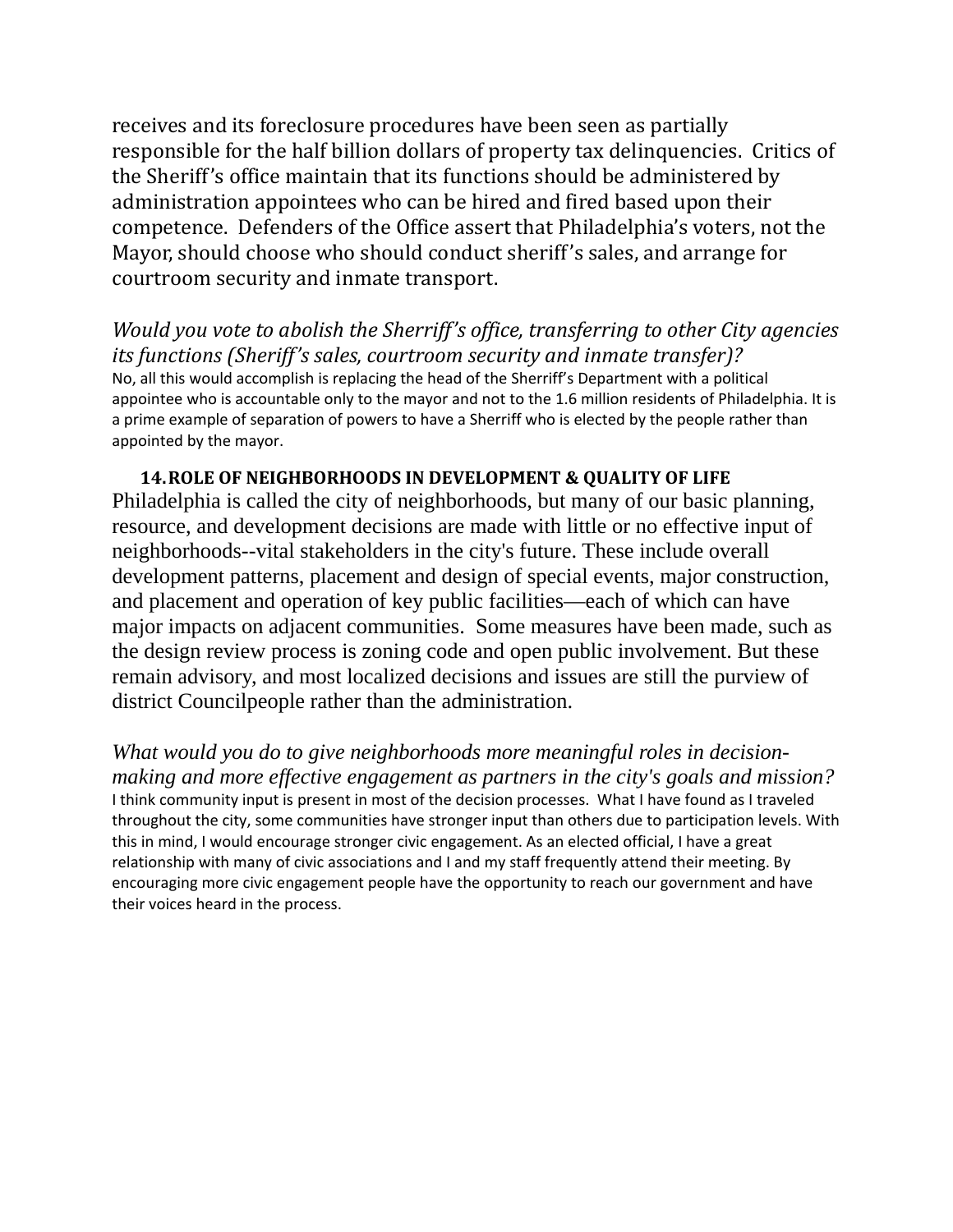#### **15. SCHOOLS**

Per the Mayor's Tale of the Tape, In fiscal year 2013-2014, Philadelphia contributed \$1,216,319,000 to fund the School District, a contribution which accounted for 42.3% of the School District's revenues, a percentage smaller than Chicago  $(50.3\%)$ , Dallas  $(57.7\%)$  and Boston  $(67.2\%)$  but larger than Memphis (38.4%), Baltimore (20.7%) and Detroit (20.4%).

## *What is the dollar amount of the contribution that you believe the City should make in fiscal year 2016 – 2017, your first year in office, and how you would finance it. Explain your conclusion*

When considering the level of funding of schools, we must look at the entire picture rather than snapshots of what other cities do in regard to school funding. We must look at the overall investment by both the city and state prior to making additional investments with little to no input.

## *Do you believe that any strings/conditions should be attached to the City's contributions to the School District budget and, if so, what are they?*

I think any new investment must be made in conjunction with restrictions. For example, the State has continued to ignore the funding constraints of the district. Since the inception of the SRC, the SRC continued to mount debt, not to the shortfalls of City funding but that of their own. Since this debt is due to inadequate state funding, any additional funding should be put right into the classroom with restrictions that none of the resources the City provides go to debt service. The SRC has mortgaged our children's future and they need to pay it in full. The State or SRC should present a plan to council with regular updates in a public forum and explain why the successful school models are not being duplicated throughout the system or tell us what it would take for us to get there. Take Masterman for instance, if the school district would show us how investing another million dollars would allow them to have two additional schools like it, everyone would be supportive. They have yet to show anyone how additional funding will help teach our children how to read.

## **LIFESTYLE**

#### **16. HOUSING FIRST**

Philadelphia has one of the lowest levels of street homelessness of any major American city  $-1$  in 5,000 Philadelphians lives on the streets in comparison to 1 in 2,700 Bostonians, 1 in 1,800 Chicagoans, 1 in 300 San Franciscans or 1 in 100 Los Angelinos. [Source: Project Home, Saving Money, Saving Lives, 2009, at p. 4] Nevertheless, anyone who has spent time in our public spaces recognizes that there is a significant street population, typically suffering from mental illness or substance addiction, many of whom are likely not homeless. The City has implemented "housing first" programs that place individuals in supportive, permanent housing without regard to continued substance use and/or untreated mental health conditions and spends 108 miillion per year on homeless services.